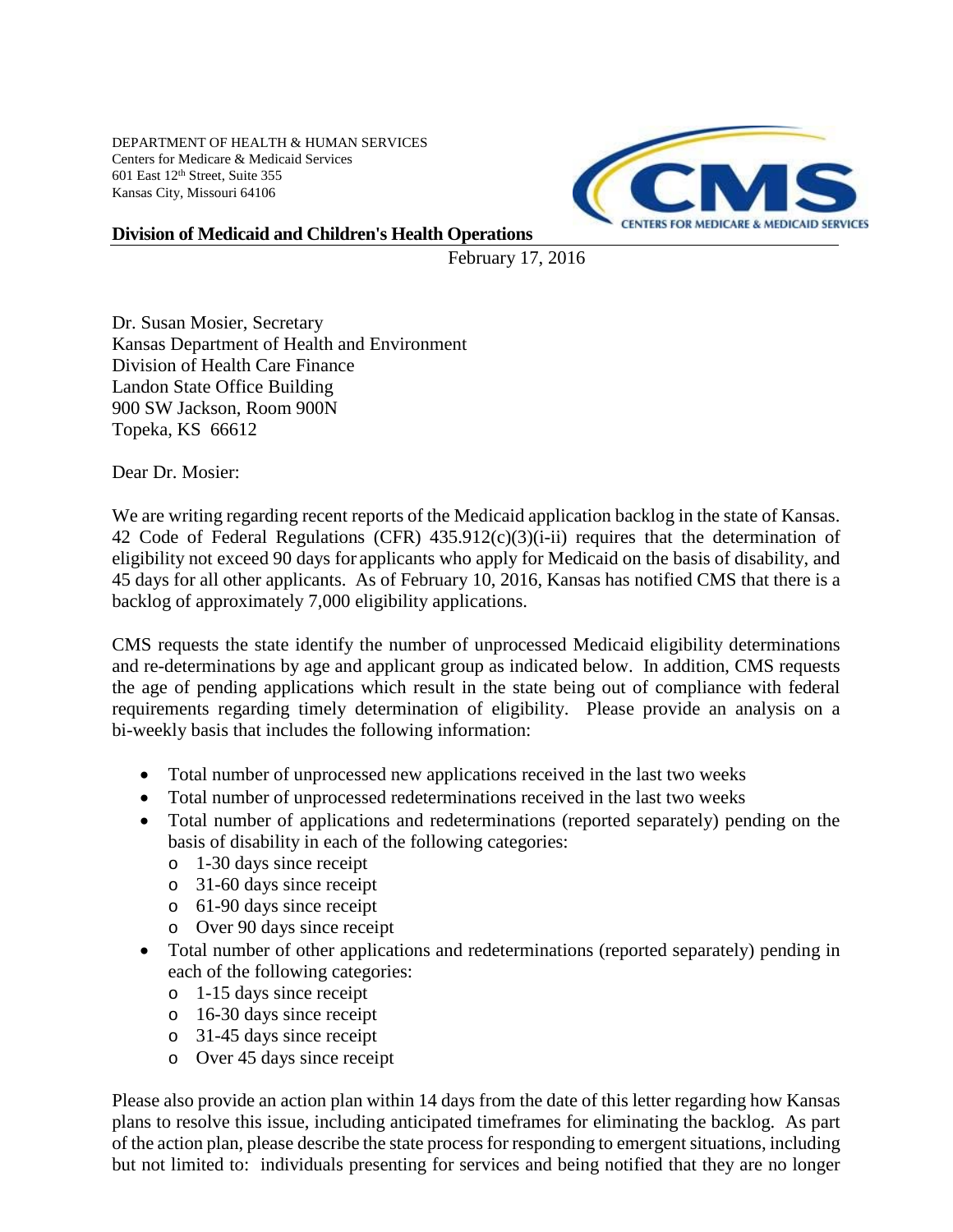eligible for Medicaid; individuals with urgent medical needs who have filed an application and the determination is beyond the maximum timeframes for a determination; and access to prenatal care for pregnant women. Additionally, describe how the state is addressing unreimbursed care for individuals with pending Medicaid applications due to the backlog.

Finally, Kansans with Medicaid processing problems have been instructed to call the KanCare Clearinghouse. Based on recent articles it can take hours for a beneficiary to get through to a KanCare representative. Please provide call center response times and dropped call rates as well as an action plan on how the KanCare Clearinghouse plans to decrease the call times for beneficiaries.

If you have any questions regarding this request, please contact Karen Hatcher at (816) 426-5925.

Sincerely,

2/17/2016

James G. Scott Associate Regional Administrator for Medicaid and Children's Health Operations

Signed by: James G. Scott -A

cc: Mike Randol Christiane Swartz